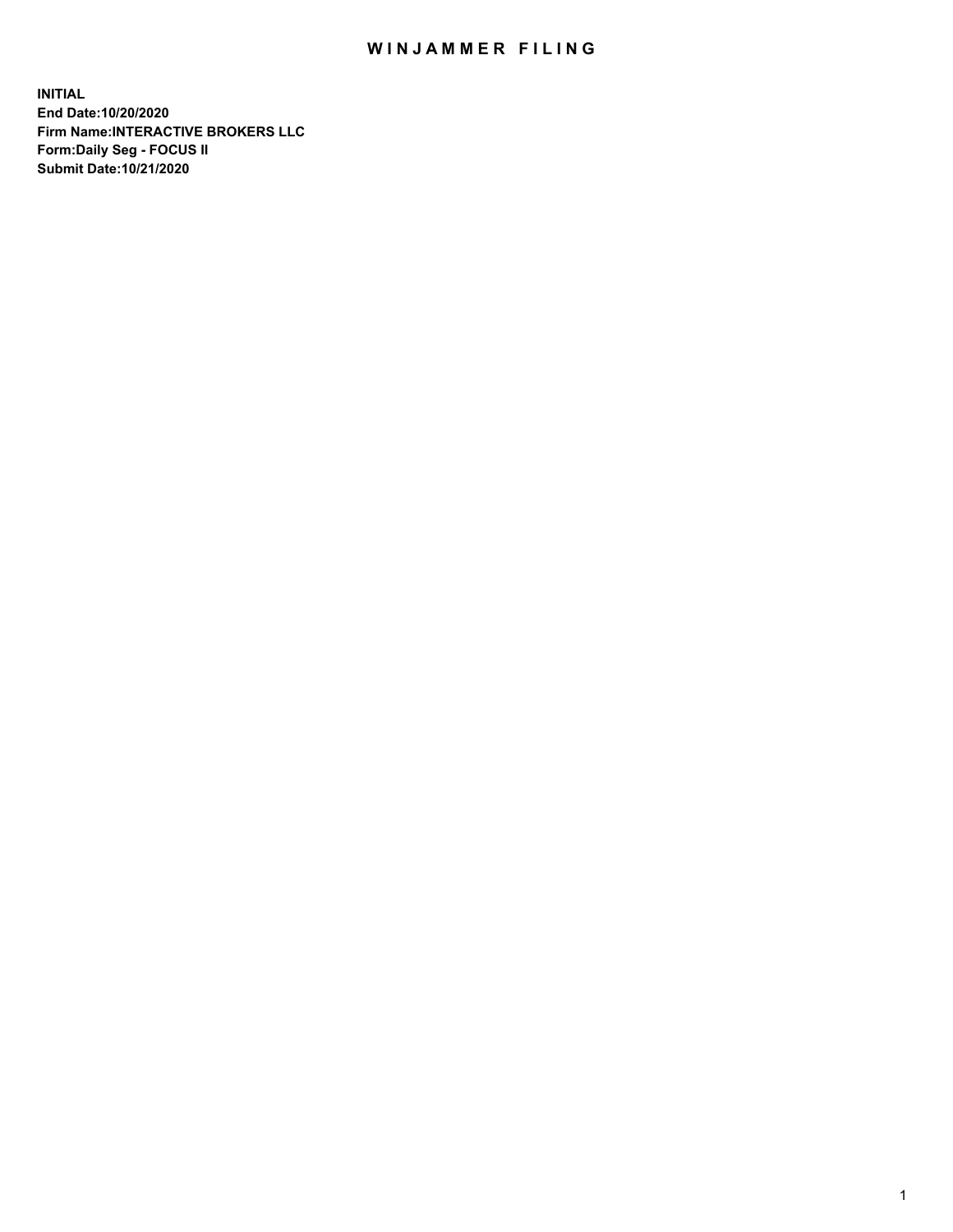**INITIAL End Date:10/20/2020 Firm Name:INTERACTIVE BROKERS LLC Form:Daily Seg - FOCUS II Submit Date:10/21/2020 Daily Segregation - Cover Page**

| Name of Company                                                                                                                                                                                                                                                                                                                | <b>INTERACTIVE BROKERS LLC</b>                                                  |  |
|--------------------------------------------------------------------------------------------------------------------------------------------------------------------------------------------------------------------------------------------------------------------------------------------------------------------------------|---------------------------------------------------------------------------------|--|
| <b>Contact Name</b>                                                                                                                                                                                                                                                                                                            | James Menicucci                                                                 |  |
| <b>Contact Phone Number</b>                                                                                                                                                                                                                                                                                                    | 203-618-8085                                                                    |  |
| <b>Contact Email Address</b>                                                                                                                                                                                                                                                                                                   | jmenicucci@interactivebrokers.c<br>om                                           |  |
| FCM's Customer Segregated Funds Residual Interest Target (choose one):<br>a. Minimum dollar amount: ; or<br>b. Minimum percentage of customer segregated funds required:%; or<br>c. Dollar amount range between: and; or<br>d. Percentage range of customer segregated funds required between:% and%.                          | <u>0</u><br>$\overline{\mathbf{0}}$<br>155,000,000 245,000,000<br><u>00</u>     |  |
| FCM's Customer Secured Amount Funds Residual Interest Target (choose one):<br>a. Minimum dollar amount: ; or<br>b. Minimum percentage of customer secured funds required:% ; or<br>c. Dollar amount range between: and; or<br>d. Percentage range of customer secured funds required between:% and%.                           | <u>0</u><br>$\overline{\mathbf{0}}$<br>80,000,000 120,000,000<br>0 <sub>0</sub> |  |
| FCM's Cleared Swaps Customer Collateral Residual Interest Target (choose one):<br>a. Minimum dollar amount: ; or<br>b. Minimum percentage of cleared swaps customer collateral required:% ; or<br>c. Dollar amount range between: and; or<br>d. Percentage range of cleared swaps customer collateral required between:% and%. | <u>0</u><br>$\underline{\mathbf{0}}$<br>0 <sub>0</sub><br>0 <sub>0</sub>        |  |

Attach supporting documents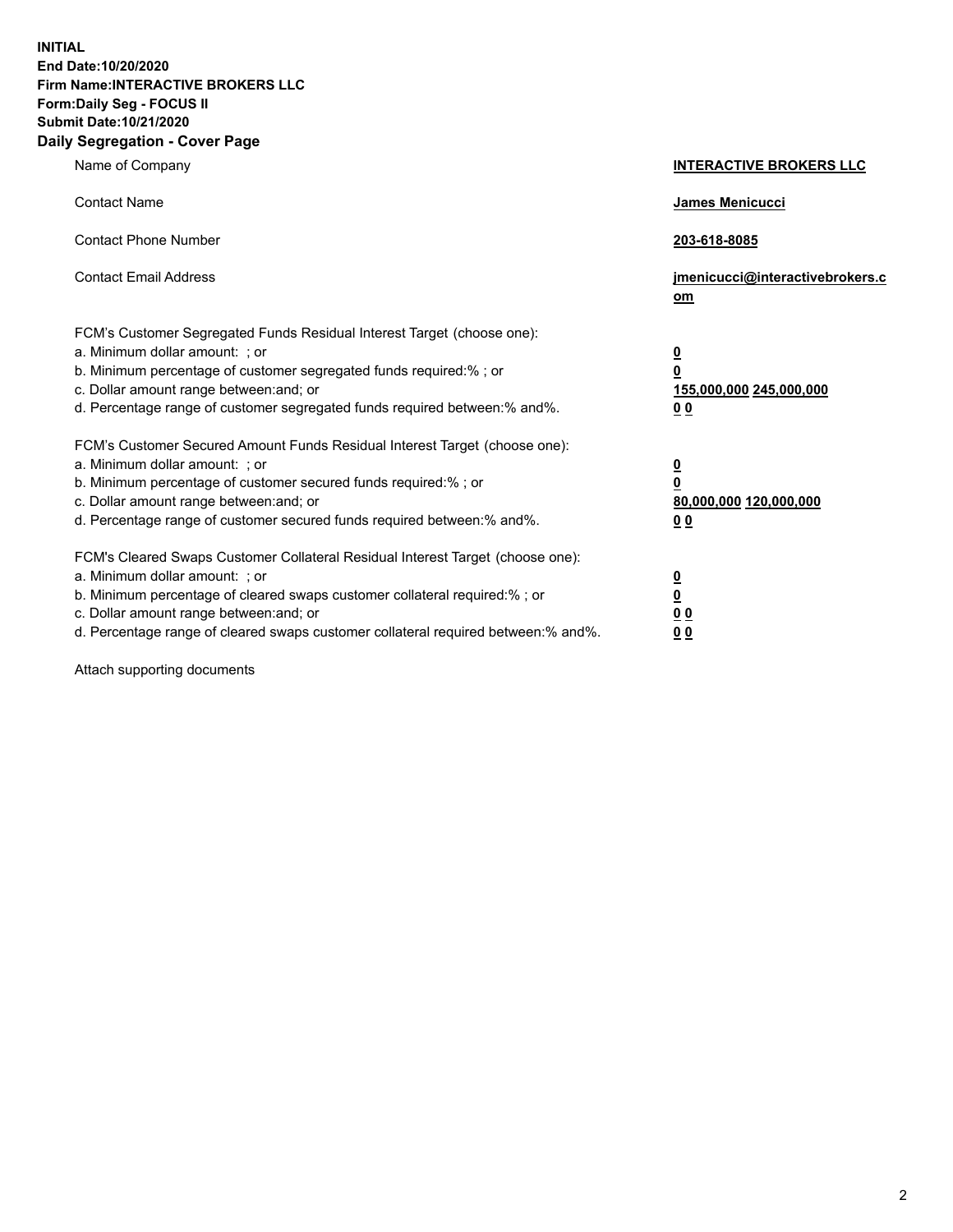**INITIAL End Date:10/20/2020 Firm Name:INTERACTIVE BROKERS LLC Form:Daily Seg - FOCUS II Submit Date:10/21/2020 Daily Segregation - Secured Amounts**

## Foreign Futures and Foreign Options Secured Amounts Amount required to be set aside pursuant to law, rule or regulation of a foreign government or a rule of a self-regulatory organization authorized thereunder **0** [7305] 1. Net ledger balance - Foreign Futures and Foreign Option Trading - All Customers A. Cash **577,298,842** [7315] B. Securities (at market) **0** [7317] 2. Net unrealized profit (loss) in open futures contracts traded on a foreign board of trade **7,306,137** [7325] 3. Exchange traded options a. Market value of open option contracts purchased on a foreign board of trade **2,936,961** [7335] b. Market value of open contracts granted (sold) on a foreign board of trade **-1,445,971** [7337] 4. Net equity (deficit) (add lines 1. 2. and 3.) **586,095,969** [7345] 5. Account liquidating to a deficit and account with a debit balances - gross amount **6,251** [7351] Less: amount offset by customer owned securities **0** [7352] **6,251** [7354] 6. Amount required to be set aside as the secured amount - Net Liquidating Equity Method (add lines 4 and 5) **586,102,220** [7355] 7. Greater of amount required to be set aside pursuant to foreign jurisdiction (above) or line 6. **586,102,220** [7360] FUNDS DEPOSITED IN SEPARATE REGULATION 30.7 ACCOUNTS 1. Cash in banks A. Banks located in the United States **49,967,608** [7500] B. Other banks qualified under Regulation 30.7 **0** [7520] **49,967,608** [7530] 2. Securities A. In safekeeping with banks located in the United States **499,928,000** [7540] B. In safekeeping with other banks qualified under Regulation 30.7 **0** [7560] **499,928,000** [7570] 3. Equities with registered futures commission merchants A. Cash **0** [7580] B. Securities **0** [7590] C. Unrealized gain (loss) on open futures contracts **0** [7600] D. Value of long option contracts **0** [7610] E. Value of short option contracts **0** [7615] **0** [7620] 4. Amounts held by clearing organizations of foreign boards of trade A. Cash **0** [7640] B. Securities **0** [7650] C. Amount due to (from) clearing organization - daily variation **0** [7660] D. Value of long option contracts **0** [7670] E. Value of short option contracts **0** [7675] **0** [7680] 5. Amounts held by members of foreign boards of trade A. Cash **140,367,135** [7700] B. Securities **0** [7710] C. Unrealized gain (loss) on open futures contracts **17,306,024** [7720] D. Value of long option contracts **2,936,961** [7730] E. Value of short option contracts **-1,445,971** [7735] **159,164,149** [7740] 6. Amounts with other depositories designated by a foreign board of trade **0** [7760] 7. Segregated funds on hand **0** [7765] 8. Total funds in separate section 30.7 accounts **709,059,757** [7770] 9. Excess (deficiency) Set Aside for Secured Amount (subtract line 7 Secured Statement Page 1 from Line 8) **122,957,537** [7380] 10. Management Target Amount for Excess funds in separate section 30.7 accounts **80,000,000** [7780] 11. Excess (deficiency) funds in separate 30.7 accounts over (under) Management Target **42,957,537** [7785]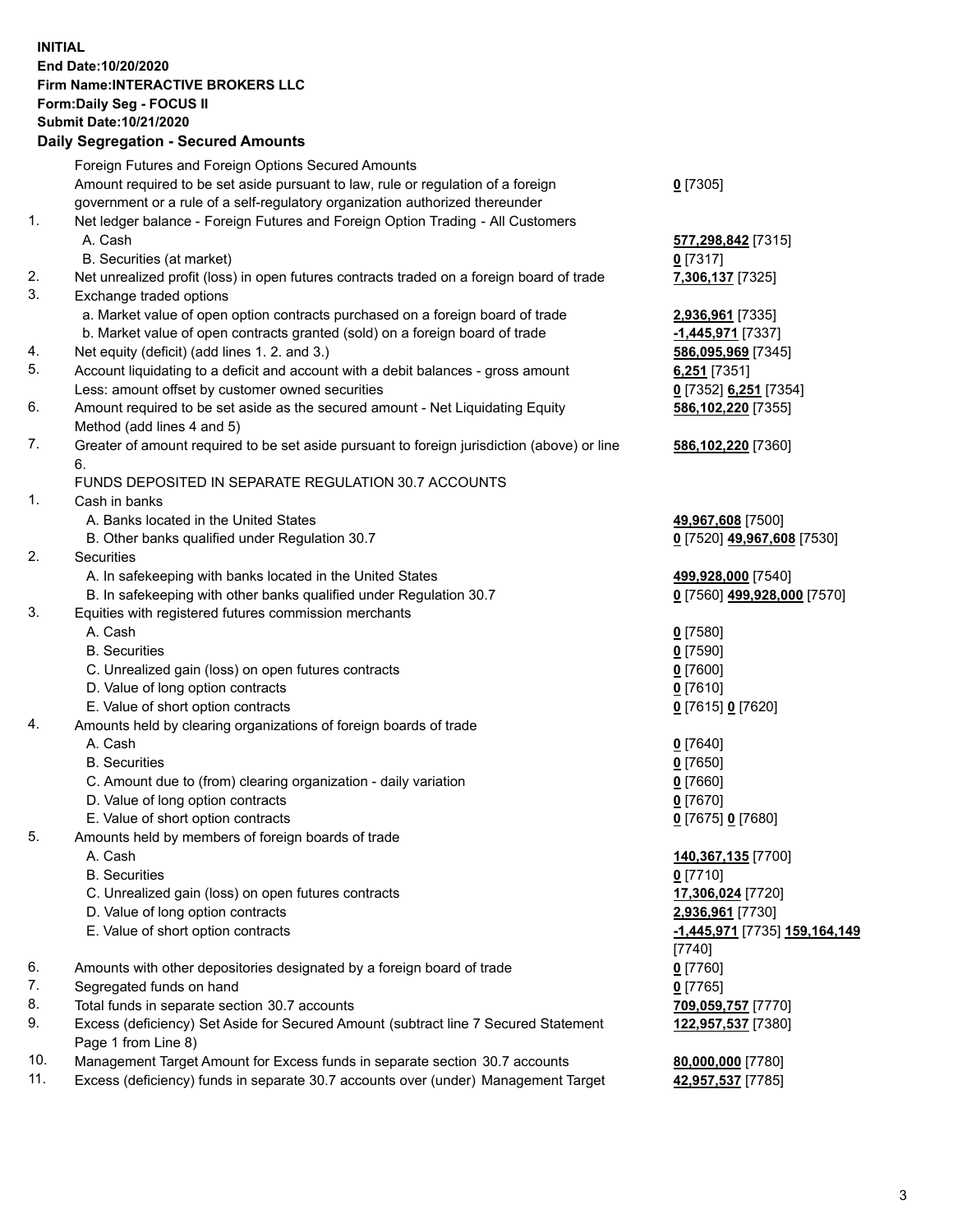**INITIAL End Date:10/20/2020 Firm Name:INTERACTIVE BROKERS LLC Form:Daily Seg - FOCUS II Submit Date:10/21/2020 Daily Segregation - Segregation Statement** SEGREGATION REQUIREMENTS(Section 4d(2) of the CEAct) 1. Net ledger balance A. Cash **5,360,054,082** [7010] B. Securities (at market) **0** [7020] 2. Net unrealized profit (loss) in open futures contracts traded on a contract market **43,870,153** [7030] 3. Exchange traded options A. Add market value of open option contracts purchased on a contract market **303,423,392** [7032] B. Deduct market value of open option contracts granted (sold) on a contract market **-266,852,246** [7033] 4. Net equity (deficit) (add lines 1, 2 and 3) **5,440,495,381** [7040] 5. Accounts liquidating to a deficit and accounts with debit balances - gross amount **6,126,401** [7045] Less: amount offset by customer securities **0** [7047] **6,126,401** [7050] 6. Amount required to be segregated (add lines 4 and 5) **5,446,621,782** [7060] FUNDS IN SEGREGATED ACCOUNTS 7. Deposited in segregated funds bank accounts A. Cash **1,126,457,026** [7070] B. Securities representing investments of customers' funds (at market) **2,500,183,130** [7080] C. Securities held for particular customers or option customers in lieu of cash (at market) **0** [7090] 8. Margins on deposit with derivatives clearing organizations of contract markets A. Cash **6,872,002** [7100] B. Securities representing investments of customers' funds (at market) **1,971,034,471** [7110] C. Securities held for particular customers or option customers in lieu of cash (at market) **0** [7120] 9. Net settlement from (to) derivatives clearing organizations of contract markets **19,320,479** [7130] 10. Exchange traded options A. Value of open long option contracts **303,270,330** [7132] B. Value of open short option contracts **-266,818,176** [7133] 11. Net equities with other FCMs A. Net liquidating equity **0** [7140] B. Securities representing investments of customers' funds (at market) **0** [7160] C. Securities held for particular customers or option customers in lieu of cash (at market) **0** [7170] 12. Segregated funds on hand **0** [7150] 13. Total amount in segregation (add lines 7 through 12) **5,660,319,262** [7180] 14. Excess (deficiency) funds in segregation (subtract line 6 from line 13) **213,697,480** [7190] 15. Management Target Amount for Excess funds in segregation **155,000,000** [7194]

16. Excess (deficiency) funds in segregation over (under) Management Target Amount Excess

**58,697,480** [7198]